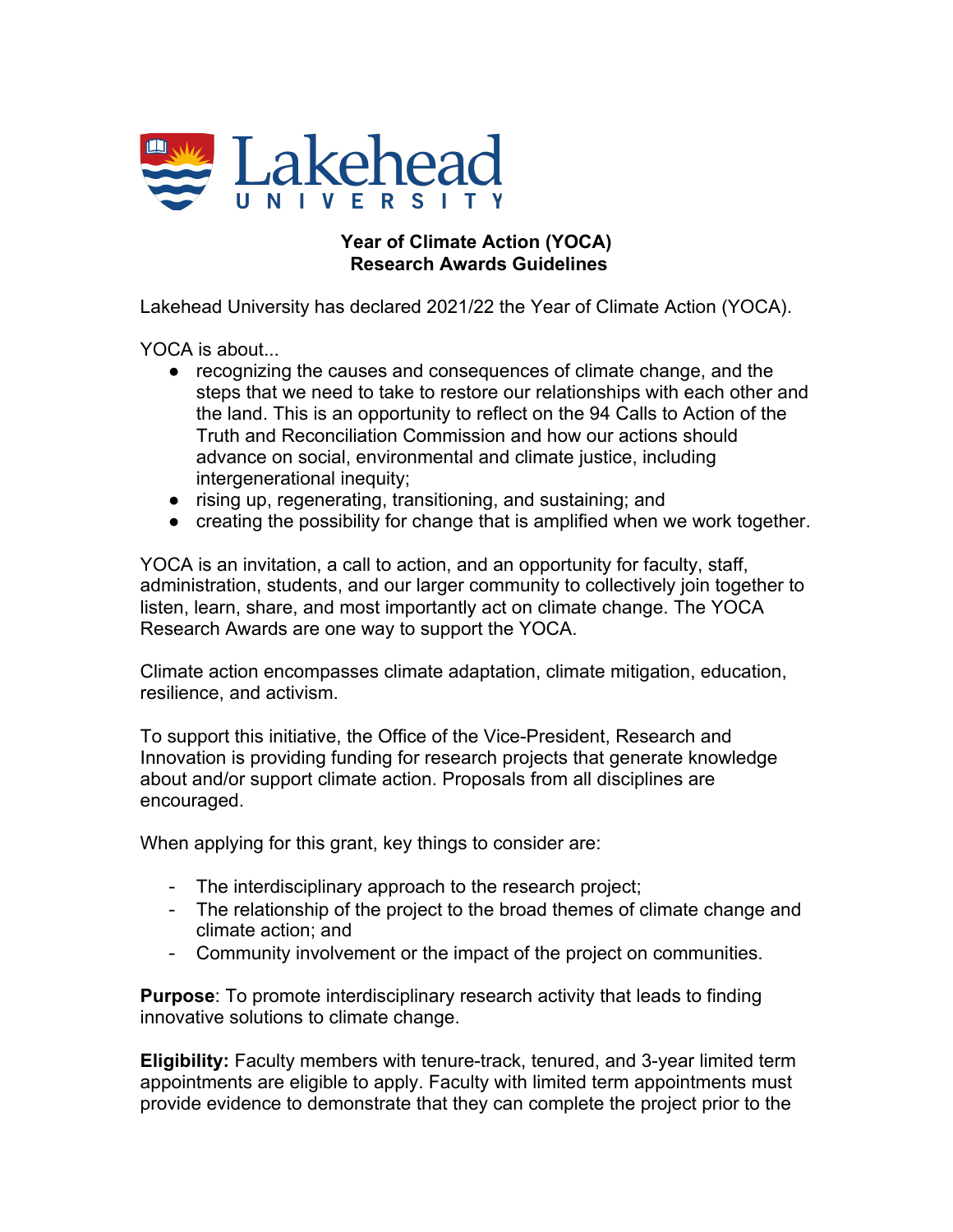end date of their appointment. Eligible faculty members can apply **once** to this special competition as principal investigator. There are **no restrictions** on how many times an eligible faculty member can apply as co-investigator on a research team.

A student or team of students may apply; however, an eligible faculty member must agree to supervise the project as the principal investigator. In this case, the grant will be awarded to the faculty member who will then oversee distribution of funds according to the submitted budget. For graduate students, awards may be given as top-up funding for current graduate support.

**Application Process:** Requests for funds must be made using the on-line Romeo Research Portal. To access the portal, log into myInfo and select "Romeo Research Portal" under the web utilities icon.

As part of the Romeo application, the following should be included:

- A research plan;
- Detailed budget and budget justification;
- Curriculum Vitae—CCV (preferred)—for all faculty members; and
- Letters of support from research partners (if applicable)

**Funding Level**: It is anticipated that this call will fund a maximum of six projects with a maximum budget of \$5,000 each. Funds should be spent within one year of award.

**Selection Process and Criteria:** The Vice-President, Research and Innovation will appoint a Selection Committee. The Selection Committee will review all submitted applications and make its recommendation to the Vice-President, Research and Innovation.

The Selection Committee will review all eligible applications based on their degree of:

- **(1) Innovation:** Situate the proposal in the existing literature, context, and clearly explain how the research proposed is original, innovative and of high quality.
- **(2) Feasibility:** Please describe the key milestones, including methodology, you propose to use and the project's feasibility to produce impactful results.
- **(3) Training of HQP:** Please describe how the proposed research has the potential to develop research capacity among HQP.
- **(4) Impact on Climate Action:** Please describe how the proposed project addresses climate action research questions. Please describe the anticipated impacts and deliverables.